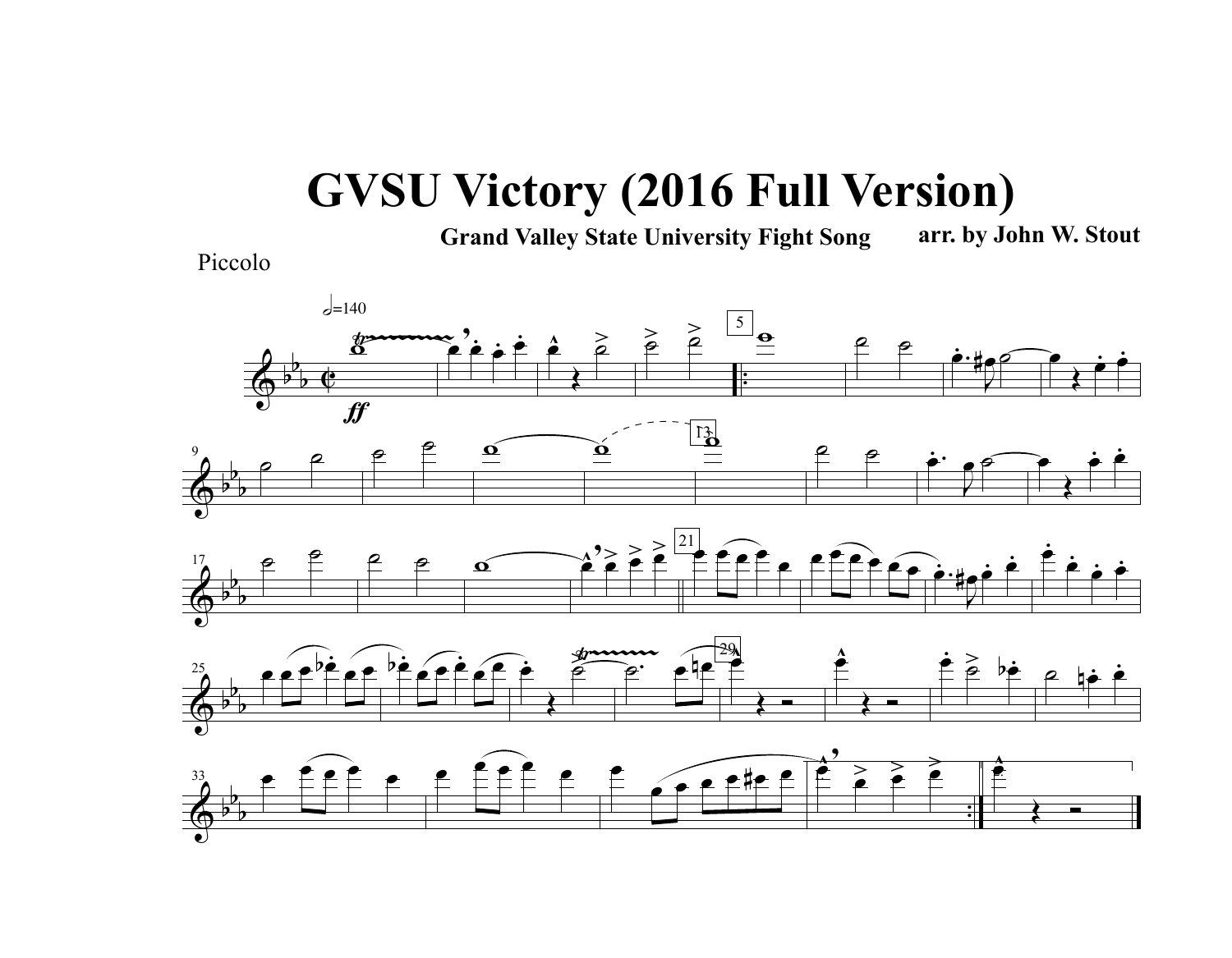## **Hail, To Thee Grand Valley (2016)**

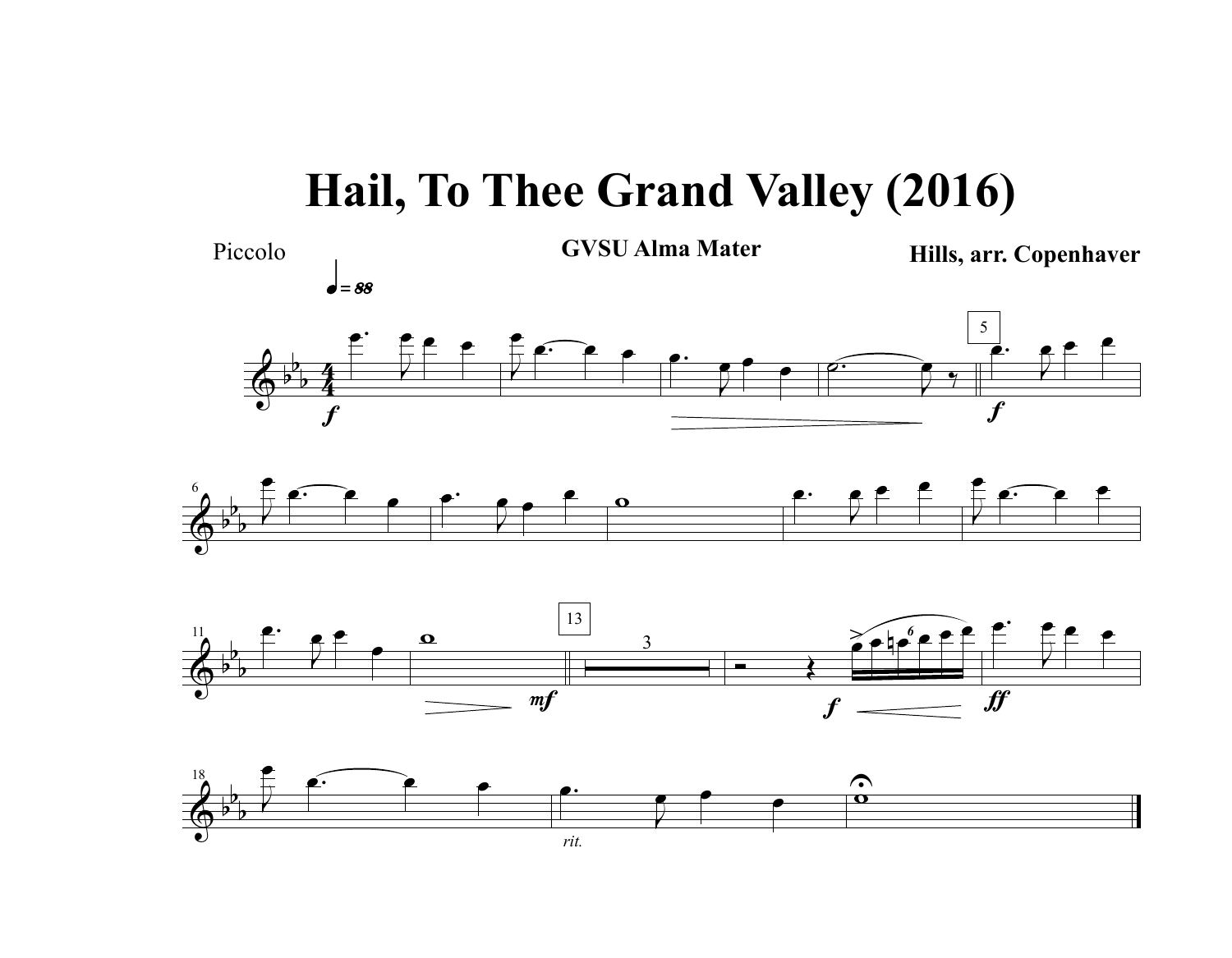Piccolo

## Star Spangled Banner

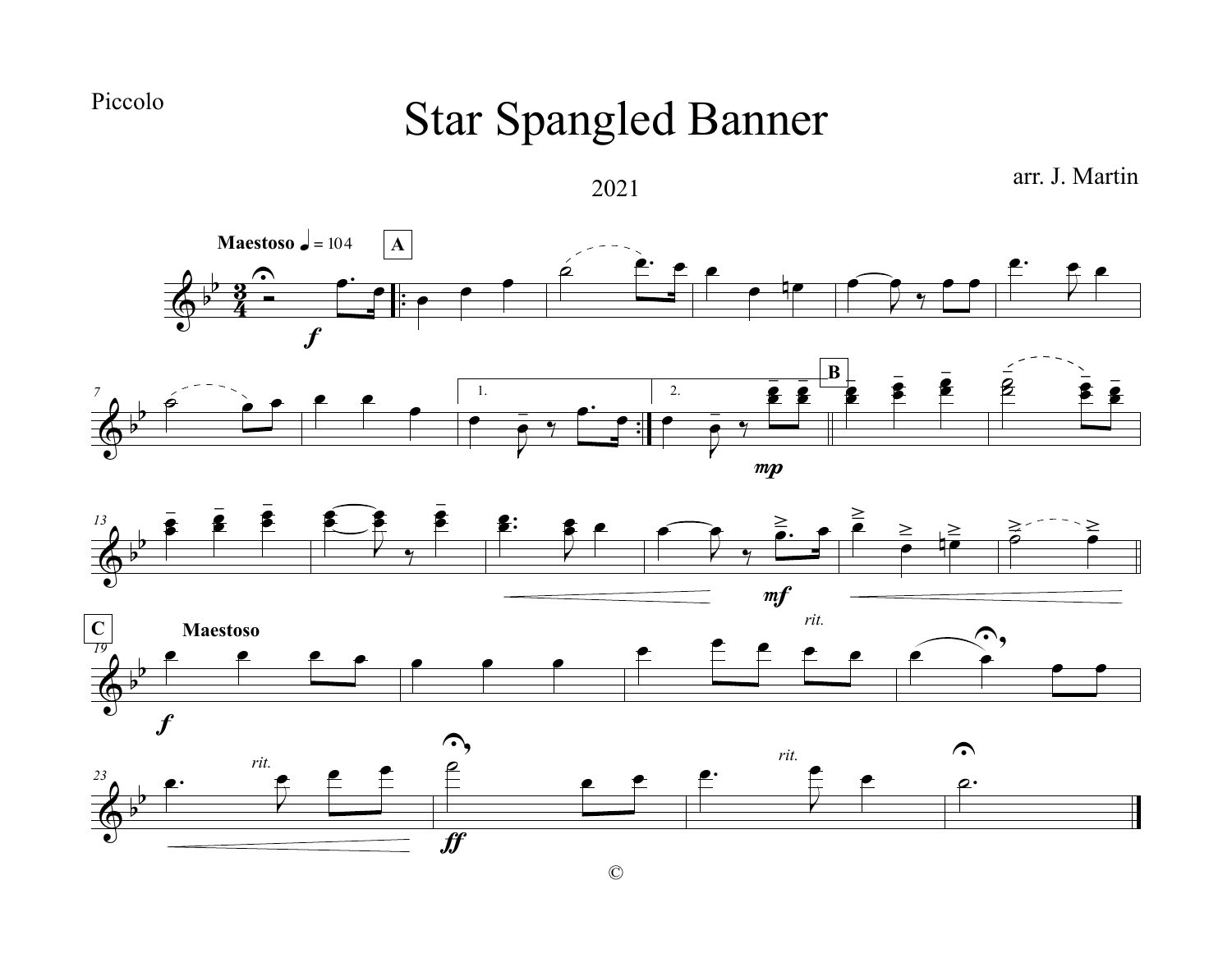